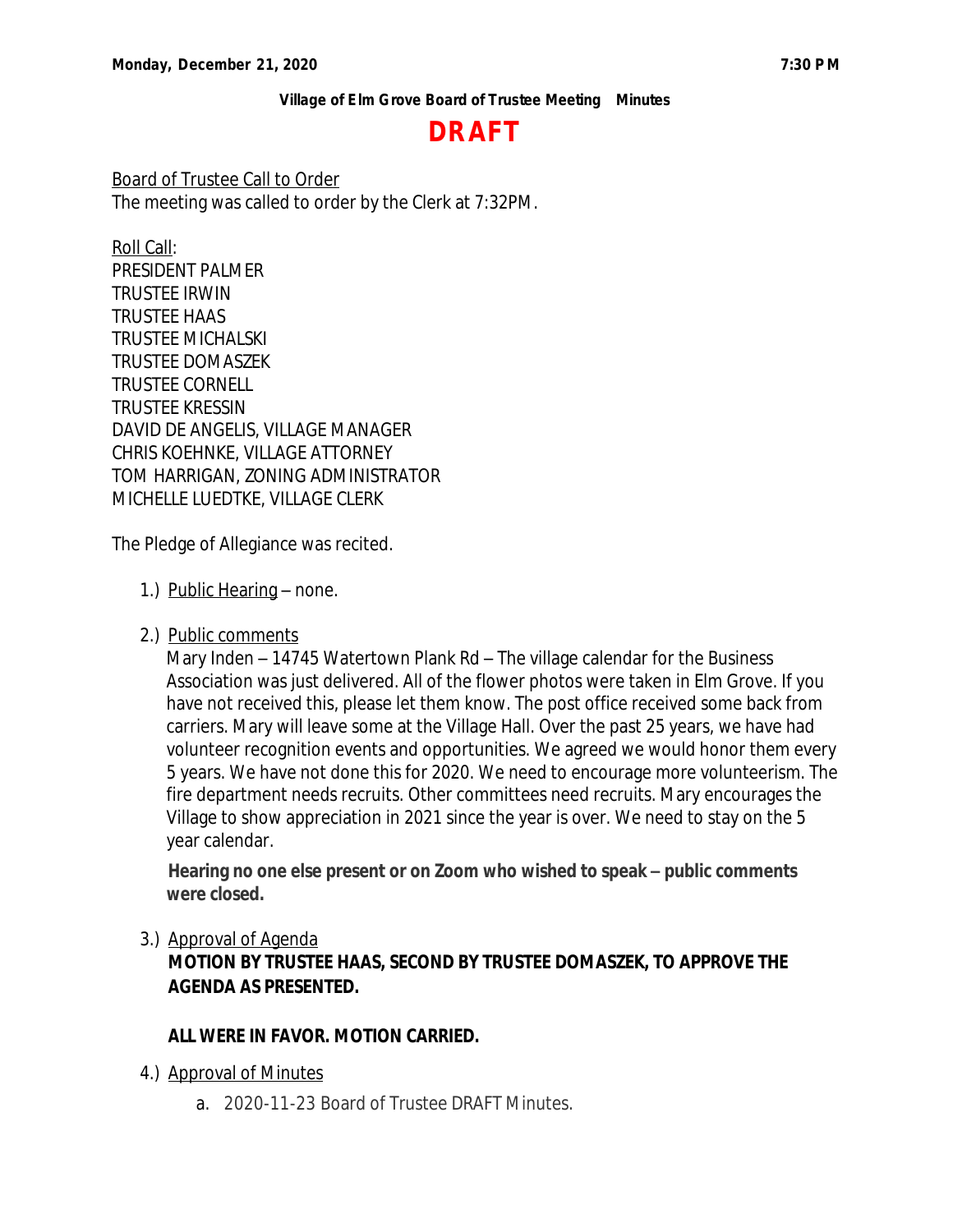## **DRAFT**

## **MOTION BY TRUSTEE CORNELL, SECOND BY TRUSTEE KRESSIN, TO APPROVE THE DRAFT MINUTES AS PRESENTED.**

#### **ALL WERE IN FAVOR. MOTION CARRIED.**

b. 2020-12-02 Special Board of Trustee DRAFT Minutes

## **MOTION BY TRUSTEE IRWIN, SECOND BY TRUSTEE DOMASZEK, TO APPROVE THE DRAFT MINUTES AS PRESENTED.**

#### **ALL WERE IN FAVOR. MOTION CARRIED.**

- 5.) Report of the Village President Neil H. Palmer
	- a. Review and possible action on the appointment of Frank Falsetti to the Building Board.
	- b. Review and possible action on the appointment of Bret Roge to the Building Board.

### **MOTION BY PRESIDENT PALMER, SECOND BY TRUSTEE KRESSIN, TO APPROVE THE APPOINTMENTS OF FRANK FALSETTI AND BRET ROGE TO THE BUILDING BOARD.**

#### **ALL WERE IN FAVOR. MOTION CARRIED.**

Trustee Cornell asked if these were the only two applicants. Trustee Domaszek indicated they tried to find others. Trustee Irwin indicated she had a female interested in applying. Trustee Domaszek asked Trustee Irwin to send him the name. President Palmer echoed that sentiment. Trustee Kressin also reached out to folks.

- 6.) Report of Fire Chief David Kastenholtz
	- a. November Fire Department Report
- 7.) Report of Police Chief James Gage
	- a. November Police Department Reports
- 8.) Report of EMS Director Dr. Jon Robinson
	- a. No report.
- 9.) Report of Village Clerk Michelle Luedtke
	- a. No report.
- 10.) Report of Village Manager David De Angelis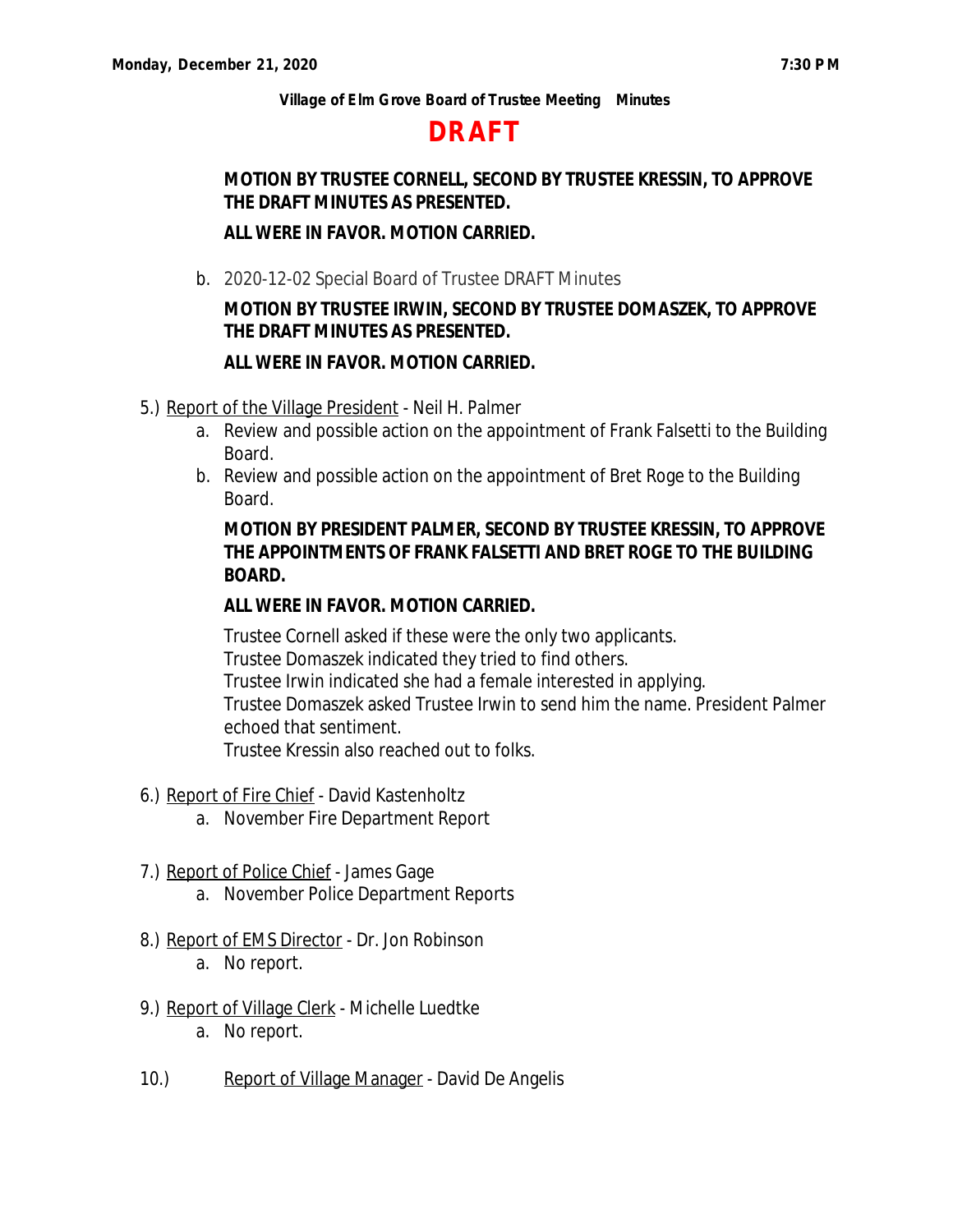## **DRAFT**

a. Review and possible action on the engagement letter from Von Briesen & Roper, S.C. for services in 2021.

Manager De Angelis indicated the contract has a decrease in the retainer, but an increase in the hourly rate.

## **MOTION BY TRUSTEE HAAS, SECOND BY TRUSTEE KRESSIN, TO APPROVE THE ENGAGEMENT LETTER FROM VON BRIESEN & ROPER, S.C. FOR SERVICES IN 2021.**

## **ALL WERE IN FAVOR. MOTION CARRIED.**

Manager De Angelis updates:

- 1.) The decorations in the downtown area have been placed.
- 2.) The ice rink arrived last week Friday. With the cold temps coming soon, we hope to have some ice. This will be on the tennis courts with existing lights.
- 3.) We are working on the daylighting grants. We are awaiting final paperwork for those. The cost of daylighting will be approximately \$4M.
- 4.) We received final paperwork today for the streambank stabilization project. The cost of the streambank will be approximately \$400,000.
- 5.) Working with Interfluve to get the final details out for their contract.
- 6.) We received the 3 LED speed signs we ordered. These will be placed hopefully before the ground freezes.
- 7.) We are still dealing with CoVID. We have had national attention with the School Sisters site. A number of sisters are still ill. We hope they recover. We don't get as much data as we used to get. We only have two employees out with CoVID. We applied for first responder vaccinations. Dr. Robinson has been able to get our site to be a location for inoculation. We are waiting to see how many doses we get. We expect them at the end of the year, beginning of the year.
	- a. Trustee Haas and President Palmer would like to know if we can get the School Sisters bumped up on the list for the vaccine.
	- b. Trustee Irwin also wants the village to reach out.
	- c. Trustee Michalski indicated he will help with the letter to the health department.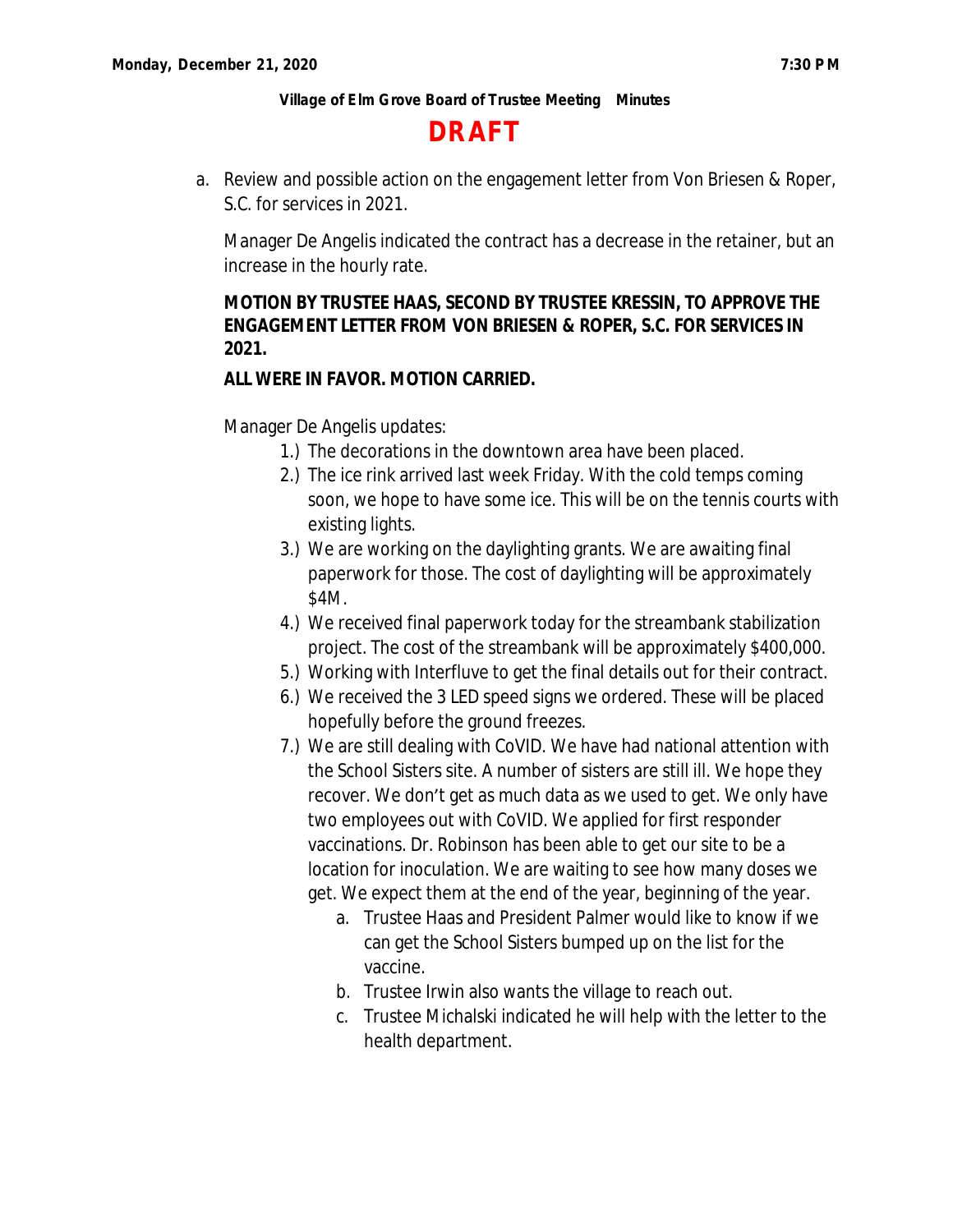**DRAFT**

- 8.) At 4:25pm this afternoon we received the Mandel proposal for the School Sisters property. This will be placed on the website in the coming days.
- 11.) Report of Village Attorney Chris Koehnke
	- a. Attorney Koehnke had no report at this time.

## 12.) Report of Standing Committees

- a) Plan Commission Trustee Michalski
	- i. The Woman's Club was approved for a plan of operation.
	- ii. Vantage Financia was also approved. This will replace the Ray's Auto location.
	- iii. Please review the minutes on our website for more details.
- b. Library Board Trustee Irwin
	- i. The meeting was pushed up.
	- ii. Lights of Love had a great turnout. FOEGL has set up a stock donation program. They are also identifying and selling rare books.
	- iii. Eight libraries in the Bridges Library system completely closed to the public but are running curbside. We are still on limited operating hours. They are looking at shifting hours around to have weekend hours based on incoming comments. All programs are still being completed during daytime business hours.
	- iv. They will be reviewing the library bylaws in the coming weeks.
	- v. Please review the minutes on our website for more details.
- c. Public Works Trustee Kressin
	- i. No meeting, no report.
- d. Public Safety Trustee Cornell
	- i. No meeting, no report.
- e. Legislative Trustee Domaszek i. No meeting, no report.
- f. Park and Recreation Trustee Irwin
	- i. There was a private instructor asking to be able to use the park for his personal business. There is an ordinance which prohibits this, however, the Park and Rec Committee was intrigued by the idea. There will be more discussion.
		- 1. President Palmer would like the Tennis Club involved in this discussion. He also indicated this has been taken up in the past with no change in the existing ordinance because it crowds out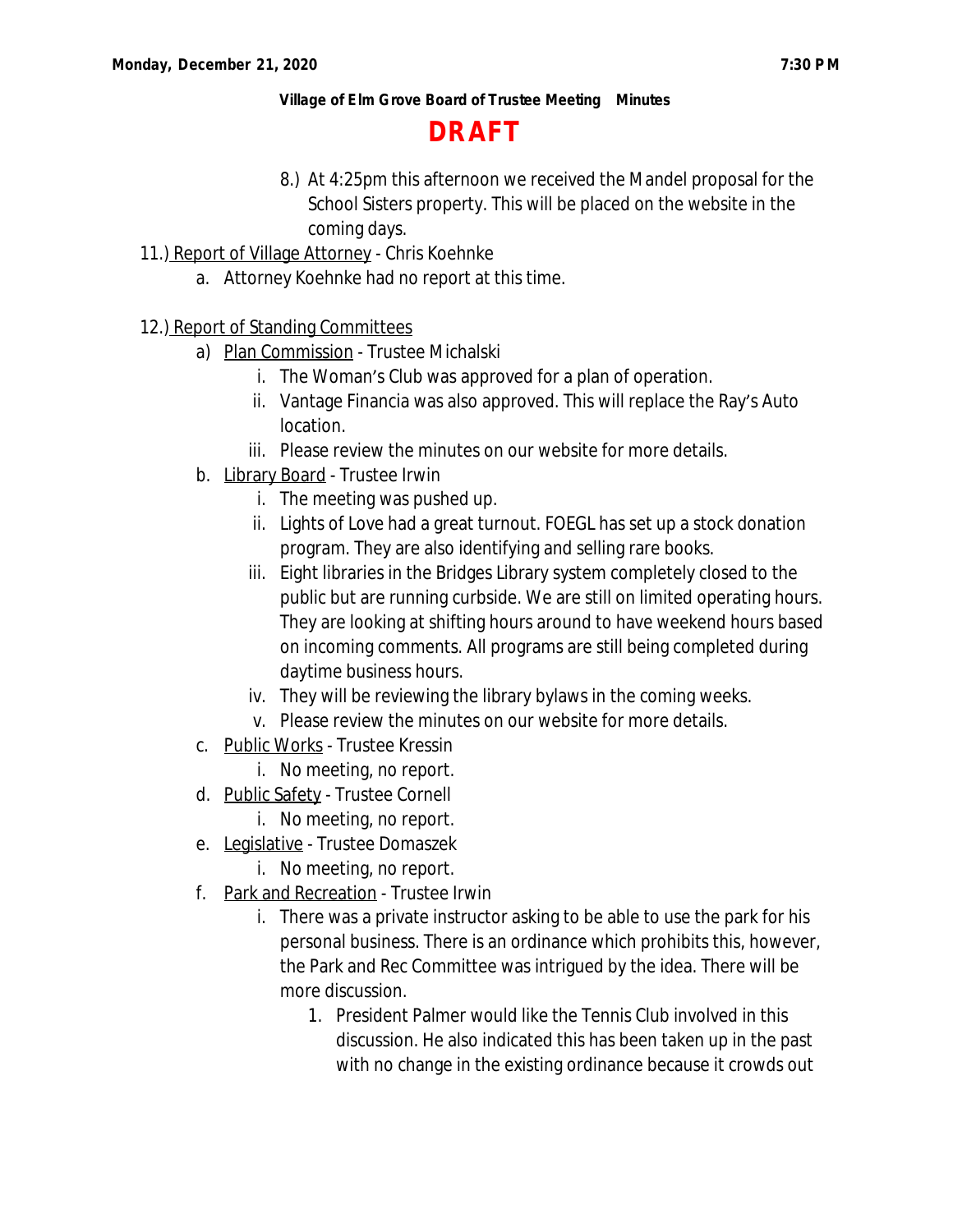# **DRAFT**

citizen use of the park. President Palmer would like a copy of the rules and regulations to be sent to the trustees.

- 2. Trustee Haas indicated this would require an ordinance change. We will need a standard to judge not only this application, but future applicants. Trustee Haas also indicated these rules and regulations were not on the agenda as their own item. These rules and regulations should also be posted by the rink itself.
- 3. More information and discussion to come.
- ii. A new bench proposal was approved for along the playing fields and volleyball courts. Five are two-sided and one is one-sided.
- iii. The committee reviewed the rules and regulations for the ice-rink which included regular skate time and hockey practice.
- iv. The Recreation Director will be going back to school for paramedic classes. Check the Village website for date changes of upcoming meetings.
- v. Please review the minutes on our website for more details.
- g. Administrative and Personnel Trustee Michalski
	- i. John's Disposal asked for a change in the Village contract to reflect the increase in service during CoVID and the change in gas prices. This was approved.
	- ii. There was a closed session about non-represented salaries.
	- iii. Please review the minutes on our website for more details.
- h. Finance and Licensing Trustee Haas
	- i. Review and Act on Vouchers.

## **MOTION BY TRUSTEE HAAS, SECOND BY TRUSTEE CORNELL, TO APPROVE THE VOUCHER LISTS AS SUBMITTED.**

#### **ALL WERE IN FAVOR. MOTION CARRIED.**

Please see the minutes on our website for more detailed information.

13.) Other Business - Trustee Domaszek encouraged a resident to reach out to Manager De Angelis regarding items Trustee Domaszek would like to be a part of - including grants, path funding, etc.

Trustee Haas indicated any other streets not high on the list for paths would need to go to the Public Safety Committee.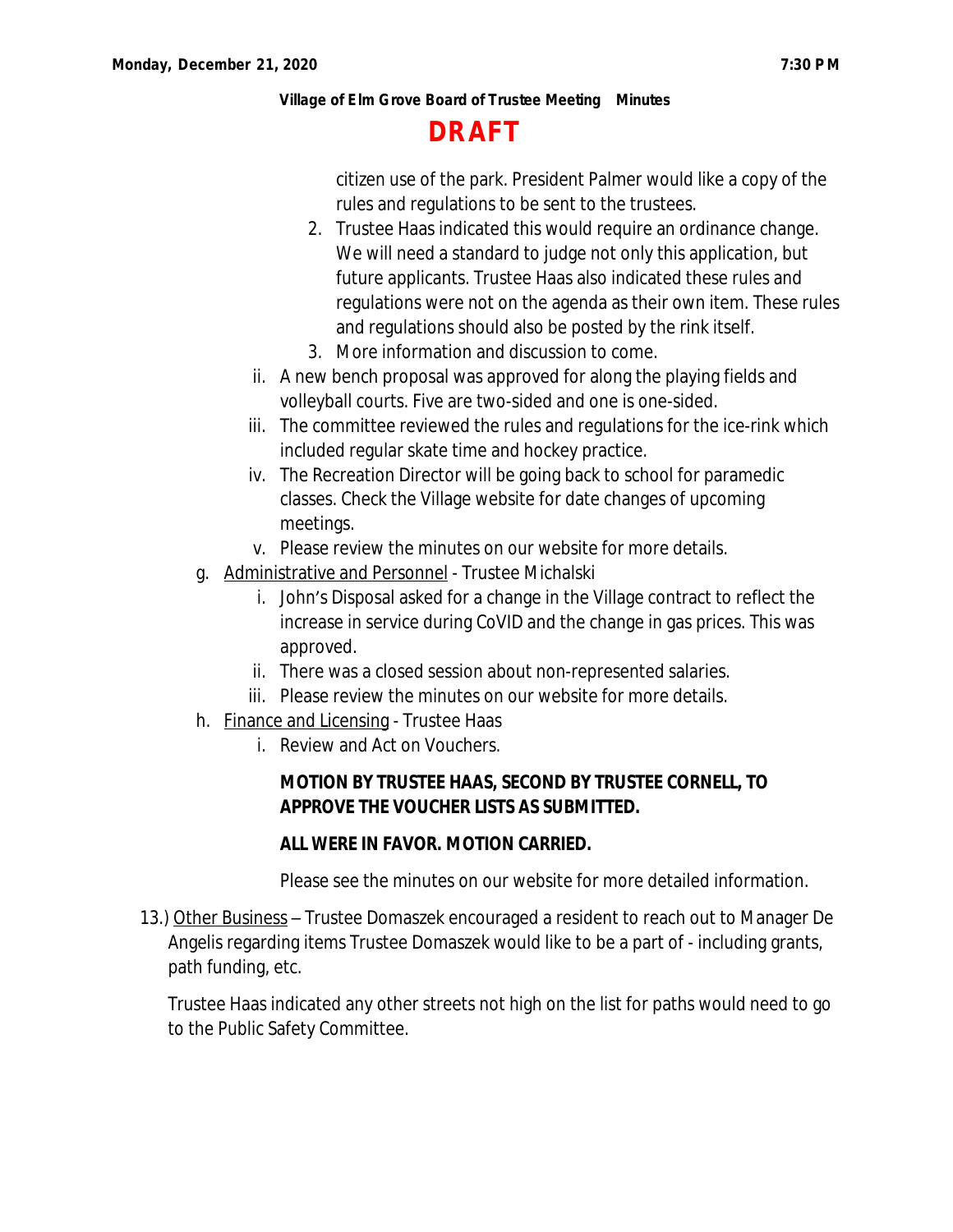# **DRAFT**

President Palmer added he would like to have a combined special meeting to discuss which streets should and should not be on the list based on safety, priority, finance, and other factors.

Trustee Kressin indicated the need for the pathways. The biggest question is budget and financing.

Trustee Cornell echoed the combined special meeting idea. How do we continue the conversation and workout other ways we can fund these projects.

Trustee Haas wants us to look at the cost of each path before we talk about grants. Some of these grants are well over \$1M.

Trustee Domaszek recognized Trustee Haas' article in the paper which he feels is the catalyst that started these conversations.

President Palmer brought the conversation back around to the ad hoc meeting to discuss paths in greater detail to and to encourage the progress.

14.) Closed Session - May convene into closed session pursuant to Wis. Stat. ss.19.85 (1) (c) to consider employment and compensation over which the governmental body has jurisdiction and exercises responsibility, more specifically to consider non-represented salaries for 2021.

### **MOTION BY PRESIDENT PALMER, SECOND BY TRUSTEE HAAS, TO CONVENE INTO CLOSED SESSION.**

## **ROLL CALL VOTE: YAY – PALMER, HAAS, IRWIN, KRESSIN, MICHALSKI, DOMASZEK, CORNELL. MOTION CARRIED**

15.) Open Session - May convene into open session to take action on any closed session items.

**MOTION BY PRESIDENT PALMER, SECOND BY TRUSTEE HAAS, TO CONVENE INTO OPEN SESSION AT 8:26PM.**

## **ROLL CALL VOTE: YAY – PALMER, HAAS, IRWIN, KRESSIN, MICHALSKI, DOMASZEK, CORNELL. MOTION CARRIED.**

Closed Session Action Item:

**MOTION BY TRUSTEE HAAS, SECOND BY TRUSTEE IRWIN, TO APPROVE THE NON-REPRESENTED SALARIES FOR 2021 AS LISTED.**